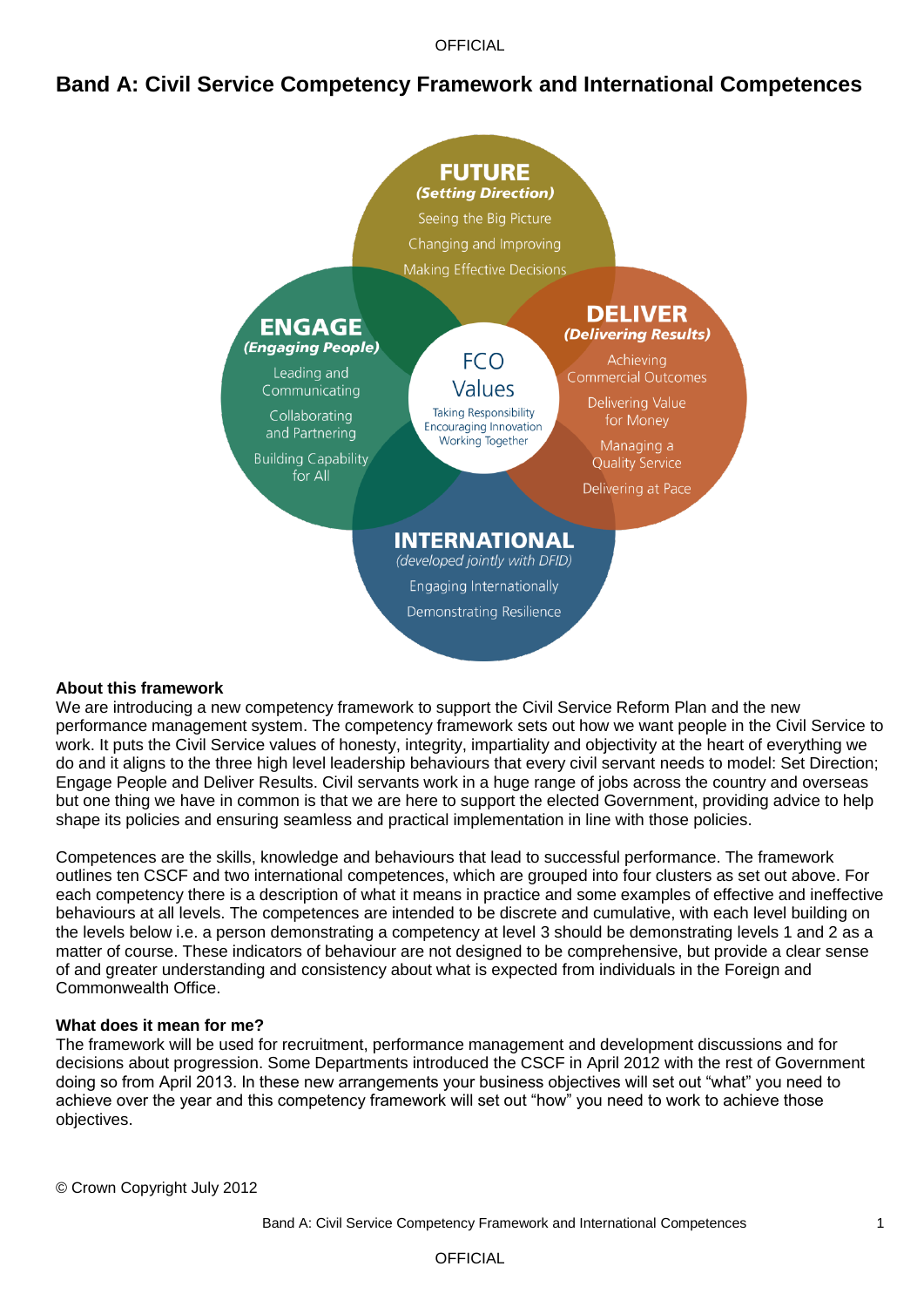#### **OFFICIAL**

Most of you will need to focus on a number of competences, usually around six, identified with your manager as being essential to your role. You are encouraged to discuss the framework with your line manager to identify the competences that apply most to your job role.

This framework has been developed in partnership with Civil Service professions. If you work as part of a profession with a separate framework this will complement your professional framework and should be used alongside it.

The FCO Competency framework consists of twelve competences. Below is a list of all the competences with a high-level summary of each one.

## **International Cluster**

### **1. Engaging Internationally**

Effectiveness in this area is about leading internationally, engaging our staff, contacts and international partners to help deliver UK Government objectives. For all staff it"s about understanding UK Government aims in the wider UK and international context and developing productive relationships with those external contacts and partners to help deliver UK objectives. All staff are aware of cultural sensitivities in their area of responsibility. Staff build up negotiating expertise through the grades and champion and use language skills where appropriate to deepen impact. Senior leaders use the same behaviours but operate at higher levels of sensitivity and complexity. Managers have to lead and inspire teams in an international context. Staff adapt their approach to reflect the very diverse teams they manage while still promoting UK values.

#### **2. Demonstrating Resilience**

This is about helping our people to build resilience in international roles, supporting their ability to adapt to working in difficult and varied international environments; and to bounce back from crises and setbacks in these contexts. Individuals need to be aware of the impact they have on themselves and on others, and show support for others with a pragmatic attitude, perseverance and resolve. Individuals should be able to manage in a wide variety of circumstances and locations and, with appropriate support, to recover from challenges and setbacks. For leadership roles this competence would also include leading a culture of support, while promoting a proper regard for employee safety, health and well-being.

# **Strategic Cluster – Setting Direction**

### **3. Seeing the Big Picture**

Seeing the big picture is about having an in-depth understanding and knowledge of how your role fits with and supports organisational objectives and the wider public needs. For all staff, it is about focusing your contribution on the activities which will meet Civil Service goals and deliver the greatest value. At senior levels, it is about scanning the political context and taking account of wider impacts to develop long term implementation strategies that maximise opportunities to add value to the citizen and support economic, sustainable growth.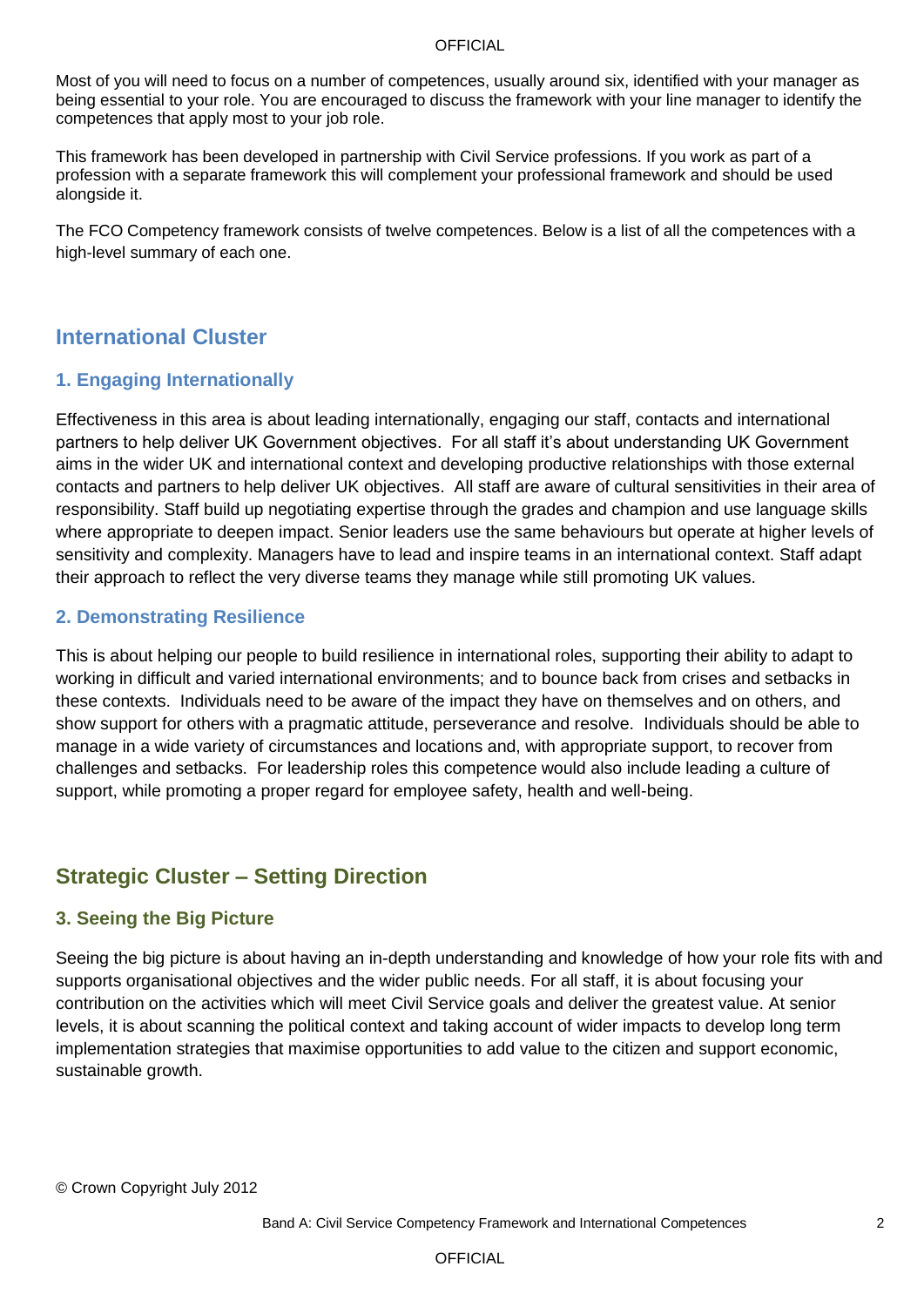## **4. Changing and Improving**

People who are effective in this area are responsive, innovative and seek out opportunities to create effective change. For all staff, it"s about being open to change, suggesting ideas for improvements to the way things are done, and working in "smarter", more focused ways. At senior levels, this is about creating and contributing to a culture of innovation and allowing people to consider and take managed risks. Doing this well means continuously seeking out ways to improve policy implementation and build a leaner, more flexible and responsive Civil Service. It also means making use of alternative delivery models including digital and shared service approaches wherever possible.

#### **5. Making Effective Decisions**

Effectiveness in this area is about being objective; using sound judgement, evidence and knowledge to provide accurate, expert and professional advice. For all staff, it means showing clarity of thought, setting priorities, analysing and using evidence to evaluate options before arriving at well reasoned justifiable decisions. At senior levels, leaders will be creating evidence based strategies, evaluating options, impacts, risks and solutions. They will aim to maximise return while minimising risk and balancing social, political, financial, economic and environmental considerations to provide sustainable outcomes.

# **People Cluster - Engaging People**

### **6. Leading and Communicating**

At all levels, effectiveness in this area is about leading from the front and communicating with clarity, conviction and enthusiasm. It"s about supporting principles of fairness of opportunity for all and a dedication to a diverse range of citizens. At senior levels, it is about establishing a strong direction and a persuasive future vision; managing and engaging with people with honesty and integrity, and upholding the reputation of the Department and the Civil Service.

### **7. Collaborating and Partnering**

People skilled in this area create and maintain positive, professional and trusting working relationships with a wide range of people within and outside the Civil Service to help get business done. At all levels, it requires working collaboratively, sharing information and building supportive, responsive relationships with colleagues and stakeholders, whilst having the confidence to challenge assumptions. At senior levels, it's about delivering business objectives through creating an inclusive environment, encouraging collaboration and building effective partnerships including relationships with Ministers.

#### **8. Building Capability for All**

Effectiveness in this area is having a strong focus on continuous learning for oneself, others and the organisation. For all staff, it"s being open to learning, about keeping one"s own knowledge and skill set current and evolving. At senior levels, it"s about talent management and ensuring a diverse blend of capability and skills is identified and developed to meet current and future business needs. It's also about creating a learning and knowledge culture across the organisation to inform future plans and transformational change.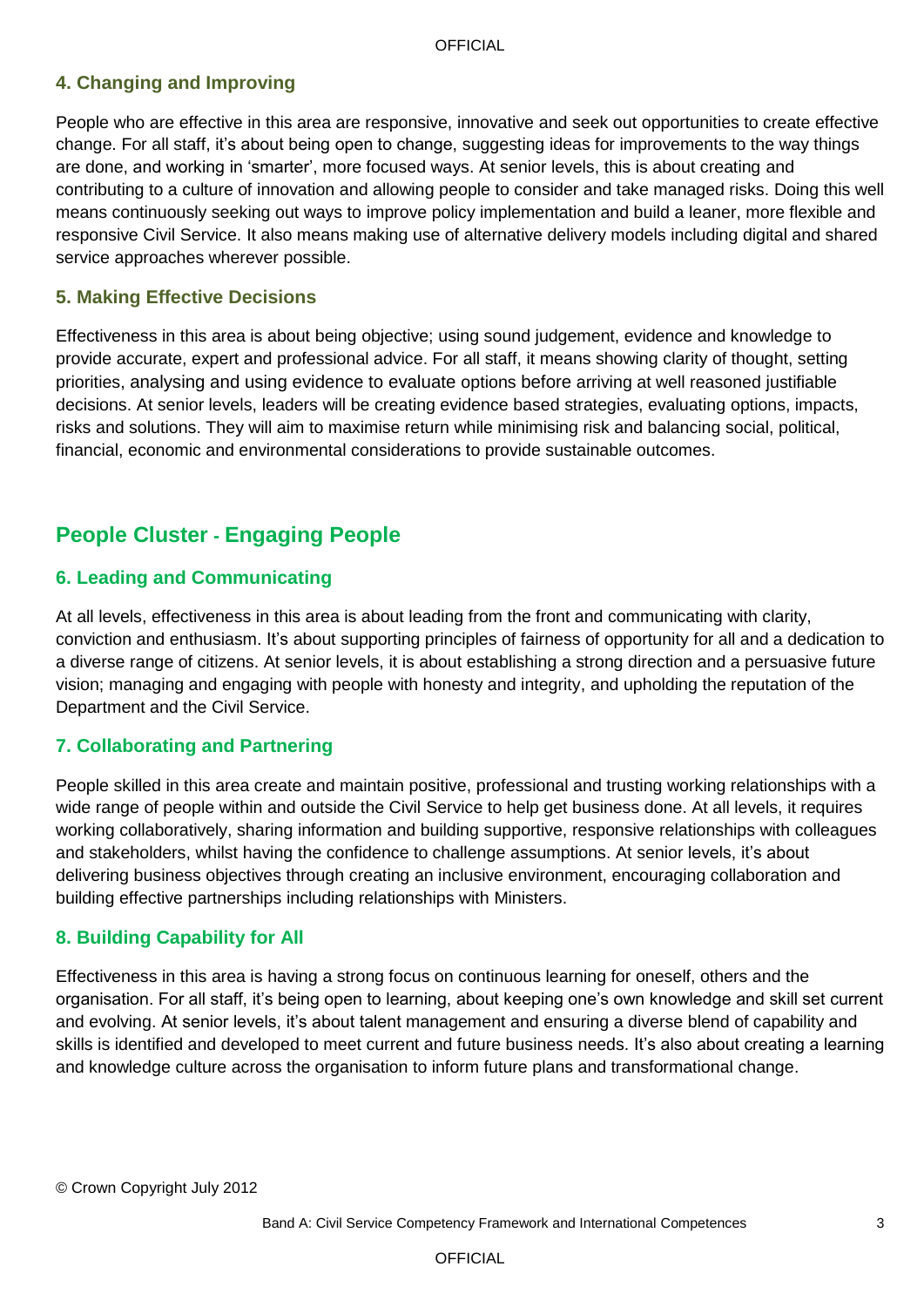# **Performance Cluster - Delivering Results**

## **9. Achieving Commercial Outcomes**

Being effective in this area is about maintaining an economic, long-term focus in all activities. For all, it"s about having a commercial, financial and sustainable mindset to ensure all activities and services are delivering added value and working to stimulate economic growth. At senior levels, it"s about identifying economic, market and customer issues and using these to promote innovative business models, commercial partnerships and agreements to deliver greatest value; and ensuring tight commercial controls of finances, resources and contracts to meet strategic priorities.

### **10. Delivering Value for Money**

Delivering value for money involves the efficient, effective and economic use of taxpayers' money in the delivery of public services. For all staff, it means seeking out and implementing solutions which achieve the best mix of quality and effectiveness for the least outlay. People who do this well base their decisions on evidenced information and follow agreed processes and policies, challenging these appropriately where they appear to prevent good value for money. At senior levels, effective people embed a culture of value for money within their area/function. They work collaboratively across boundaries to ensure that the Civil Service maximises its strategic outcomes within the resources available.

#### **11. Managing a Quality Service**

Effectiveness in this area is about being organised to deliver service objectives and striving to improve the quality of service, taking account of diverse customer needs and requirements. People who are effective plan, organise and manage their time and activities to deliver a high quality and efficient service, applying programme and project management approaches to support service delivery. At senior levels, it is about creating an environment to deliver operational excellence and creating the most appropriate and cost effective delivery models for public services.

#### **12. Delivering at Pace**

Effectiveness in this area means focusing on delivering timely performance with energy and taking responsibility and accountability for quality outcomes. For all staff, it"s about working to agreed goals and activities and dealing with challenges in a responsive and constructive way. At senior levels, it is about building a performance culture to deliver outcomes with a firm focus on prioritisation and addressing performance issues resolutely, fairly and promptly. It is also about leaders providing the focus and energy to drive activities forward through others and encourage staff to perform effectively during challenging and changing times.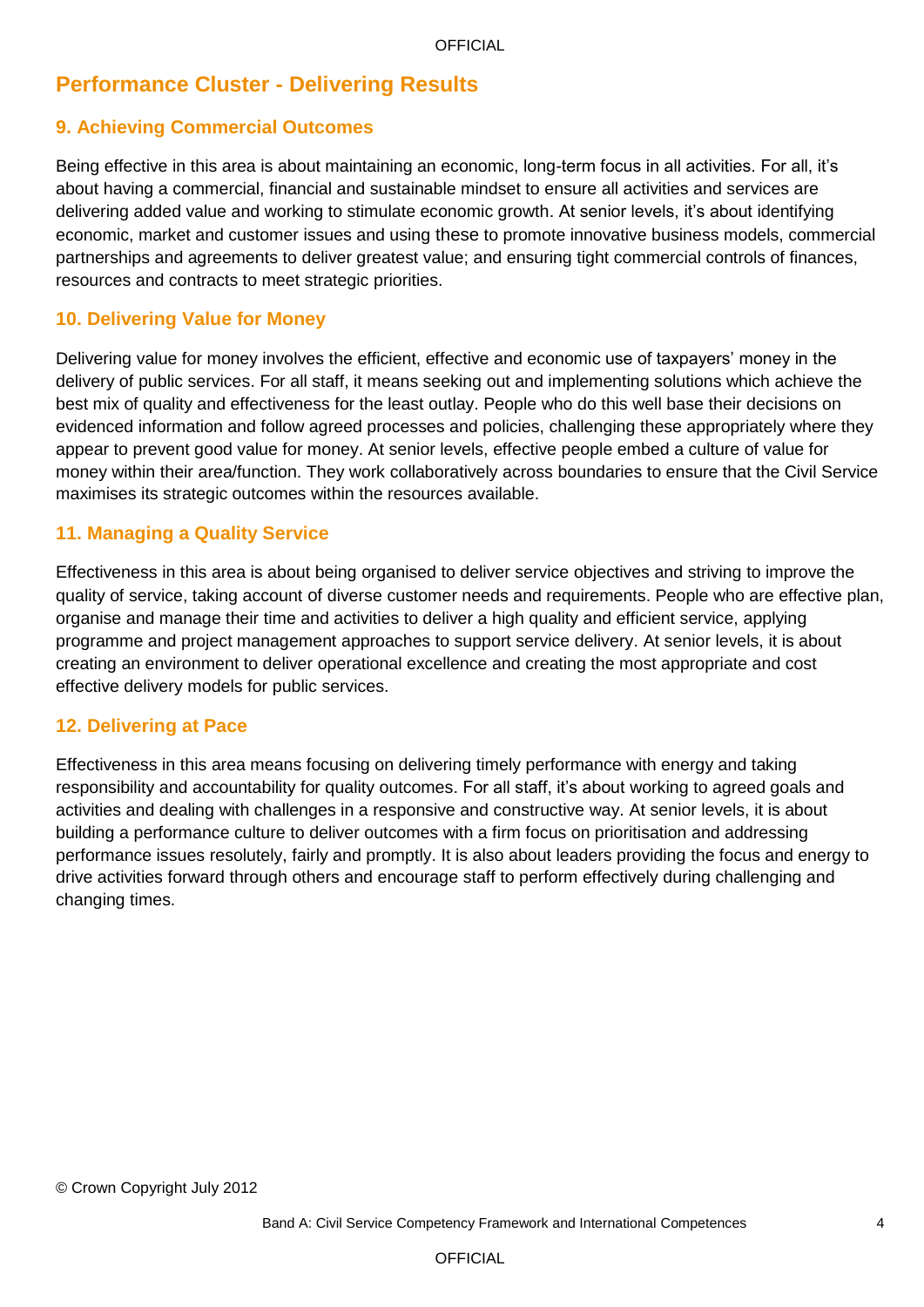| 1. Engaging Internationally                                                        |                                                                                      |
|------------------------------------------------------------------------------------|--------------------------------------------------------------------------------------|
|                                                                                    |                                                                                      |
| <b>Effective Behaviour</b>                                                         | <b>Ineffective Behaviour</b>                                                         |
| People who are effective are likely to                                             | People who are less effective are likely to                                          |
| Takes ownership of international issues for which responsible and gather relevant  | Show little interest in their responsibilities, the country or region where they are |
| information from a range of sources to inform work.                                | working, or its people.                                                              |
| Develop useful contacts to help get the job done.                                  | Show little interest in identifying and developing the right contacts.               |
| Listen to others' views and express own views clearly and constructively.          | Not listen to others and not explain things so others can easily understand.         |
| Have a working knowledge of country context and local sensitivities. Be interested | Show little interest in the country, region, language (where appropriate) or its     |
| in learning languages.                                                             | people.                                                                              |

| 2. Demonstrating Resilience                                                                                                                                                                                     |                                                                                                                                              |
|-----------------------------------------------------------------------------------------------------------------------------------------------------------------------------------------------------------------|----------------------------------------------------------------------------------------------------------------------------------------------|
| <b>Effective Behaviour</b>                                                                                                                                                                                      | <b>Ineffective Behaviour</b>                                                                                                                 |
| People who are effective are likely to                                                                                                                                                                          | People who are less effective are likely to                                                                                                  |
| Have a high level of self-awareness and of the impact of their behaviour on<br>themselves and others, their strengths and limitations and use this to ensure they<br>act appropriately in the work environment. | Fail to acknowledge their personal impact or understand their limitations. This<br>affects their ability to work and appropriate behaviours. |
| Consider how they manage themselves through challenges or setbacks in an                                                                                                                                        | Fail to support their team to develop and become more self-aware. Lack                                                                       |
| international context, and develop as a result, bouncing back. Ask for support                                                                                                                                  | awareness of their impact on others.                                                                                                         |
| when needed.                                                                                                                                                                                                    |                                                                                                                                              |
| Manage themselves well in challenging international scenarios and adapt to the                                                                                                                                  | Pay little attention to changing scenarios. Fail to adjust as required.                                                                      |
| different circumstances that arise.                                                                                                                                                                             |                                                                                                                                              |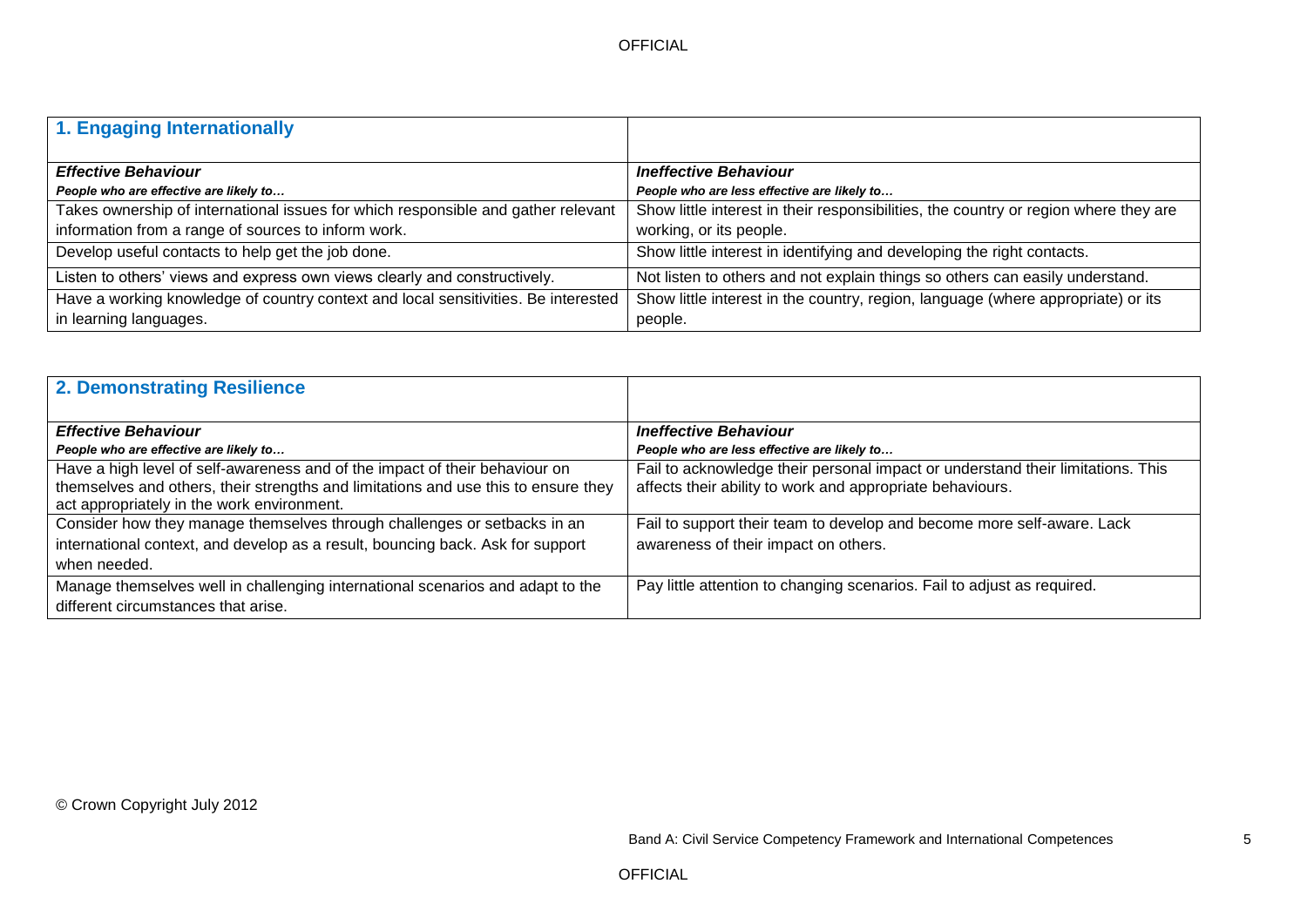| 3. Seeing the Big Picture                                                          |                                                                                  |
|------------------------------------------------------------------------------------|----------------------------------------------------------------------------------|
|                                                                                    |                                                                                  |
| <b>Effective Behaviour</b>                                                         | <b>Ineffective Behaviour</b>                                                     |
| People who are effective are likely to                                             | People who are less effective are likely to                                      |
| Gather information from a range of relevant sources inside and outside their       | Take actions/decisions without regard to the bigger picture                      |
| Department to inform own work                                                      |                                                                                  |
|                                                                                    |                                                                                  |
| Understand what is required of them in their role and how this contributes to team | Show little interest in the work of the Department, not appreciating they have a |
| and Departmental priorities                                                        | role in meeting priorities                                                       |
| Consider how their own job links with and impacts on colleagues and others in      | Work on own tasks in isolation showing little interest in the wider context and  |
| partner organisations                                                              | relevant developments outside their immediate area                               |

| 4. Changing and Improving                                                                                               |                                                                                                        |
|-------------------------------------------------------------------------------------------------------------------------|--------------------------------------------------------------------------------------------------------|
| <b>Effective Behaviour</b>                                                                                              | <b>Ineffective Behaviour</b>                                                                           |
| People who are effective are likely to<br>Review working practices and come up with ideas to improve the way things are | People who are less effective are likely to<br>Remain attached to outdated procedures and technologies |
| done                                                                                                                    |                                                                                                        |
| Learn new procedures, seek to exploit new technologies and help colleagues to                                           | Adopt new processes without reporting difficulties that occur                                          |
| do the same                                                                                                             |                                                                                                        |
| Co-operate with and be open to the possibilities of change and consider ways to                                         | Unwilling to consider how change could help in own role                                                |
| implement and adapt to change in own work role                                                                          |                                                                                                        |
| Be constructive in raising issues with managers about implemented changes and                                           | Be resistant to listening to ideas or plans for change, showing little interest in the                 |
| the impact these are having on the service                                                                              | reasons for change and how they can adapt their behaviour to thrive in the new                         |
|                                                                                                                         | environment                                                                                            |
| Respond effectively to emergencies                                                                                      | Resistant to sudden changes to usual work routine                                                      |
|                                                                                                                         |                                                                                                        |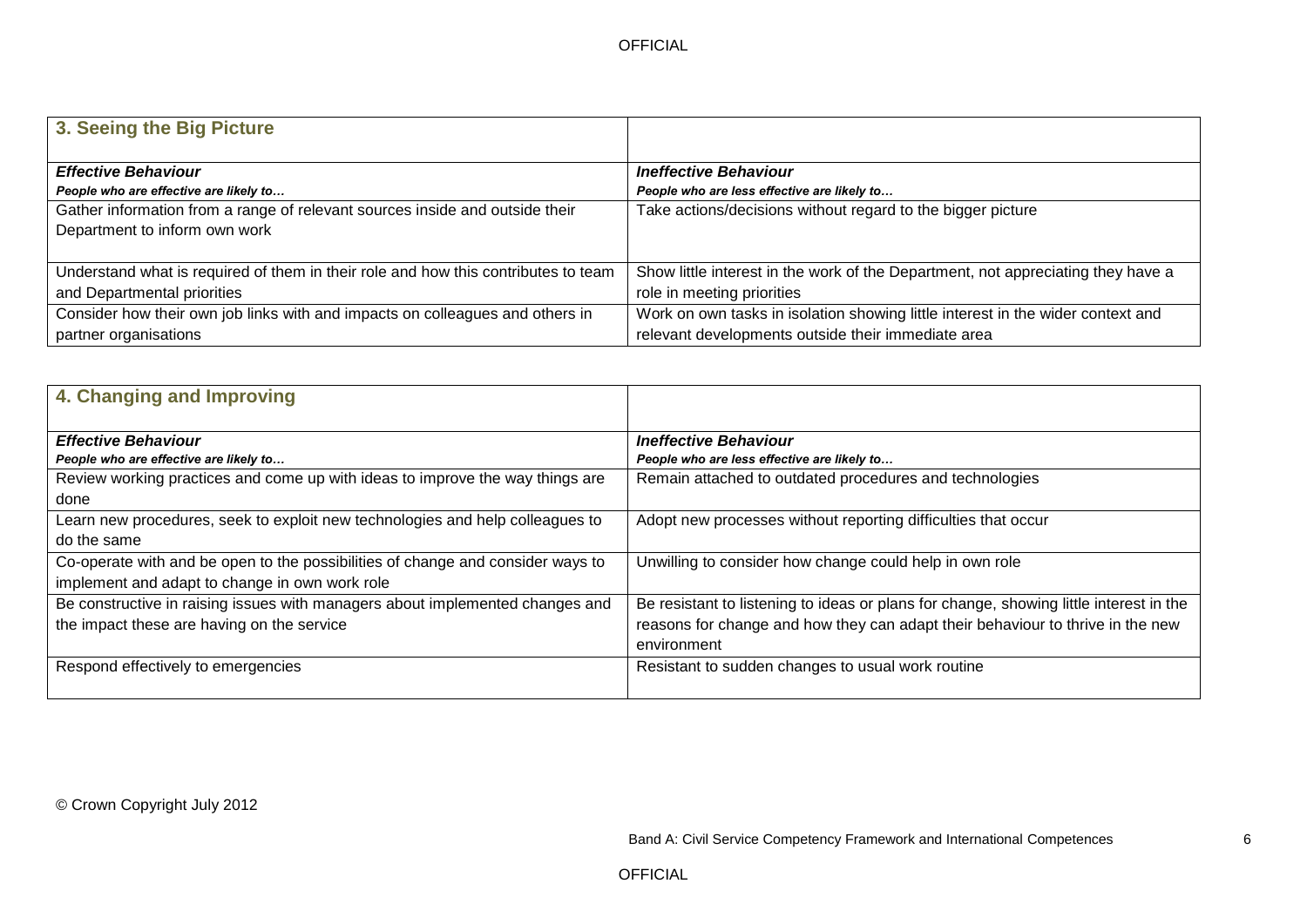| <b>5. Making Effective Decisions</b>                                                                 |                                                                                       |
|------------------------------------------------------------------------------------------------------|---------------------------------------------------------------------------------------|
| <b>Effective Behaviour</b>                                                                           | <b>Ineffective Behaviour</b>                                                          |
| People who are effective are likely to                                                               | People who are less effective are likely to                                           |
| Make and record effective decisions following the appropriate decision making                        | Compromise the consistency and quality of decision making                             |
| criteria, framework or guidance                                                                      |                                                                                       |
| Ask questions when unsure what to do                                                                 | Fail to research or use relevant information or support to carry out tasks            |
| Undertake appropriate analysis to support decisions or recommendations                               | Make decisions or recommendations without the evidence to back them up                |
| Investigate and respond to gaps, errors and irregularities in information                            | Overlook anomalies in evidence presented                                              |
| Speak up to clarify decisions and query these constructively                                         | Miss opportunities to take part in constructive conversations about decisions<br>made |
| Think through the implications of own decisions before confirming how to<br>approach a problem/issue | Give limited consideration to the impact of their decisions                           |

| 6. Leading and Communicating                                                    |                                                                                   |
|---------------------------------------------------------------------------------|-----------------------------------------------------------------------------------|
| <b>Effective Behaviour</b>                                                      | <b>Ineffective Behaviour</b>                                                      |
| People who are effective are likely to                                          | People who are less effective are likely to                                       |
| Put forward their own views in a clear and constructive manner, choosing an     | Miss opportunities to contribute positively to discussions about the organisation |
| appropriate communication method, e.g. email/ telephone/ face to face           | or team                                                                           |
| Act in a fair and respectful way in dealing with others                         | Show bias or a lack of respect and treat some groups more favourably than         |
|                                                                                 | others                                                                            |
| Write clearly in plain simple language and check work for spelling and grammar, | Make little effort to ensure they express themselves in an effective manner that  |
| learning from previous inaccuracies                                             | others can easily understand                                                      |
| Ask open questions to appreciate others' point of view                          | Withhold work information and refuse to share knowledge that would help others    |
|                                                                                 | do a better job                                                                   |

© Crown Copyright July 2012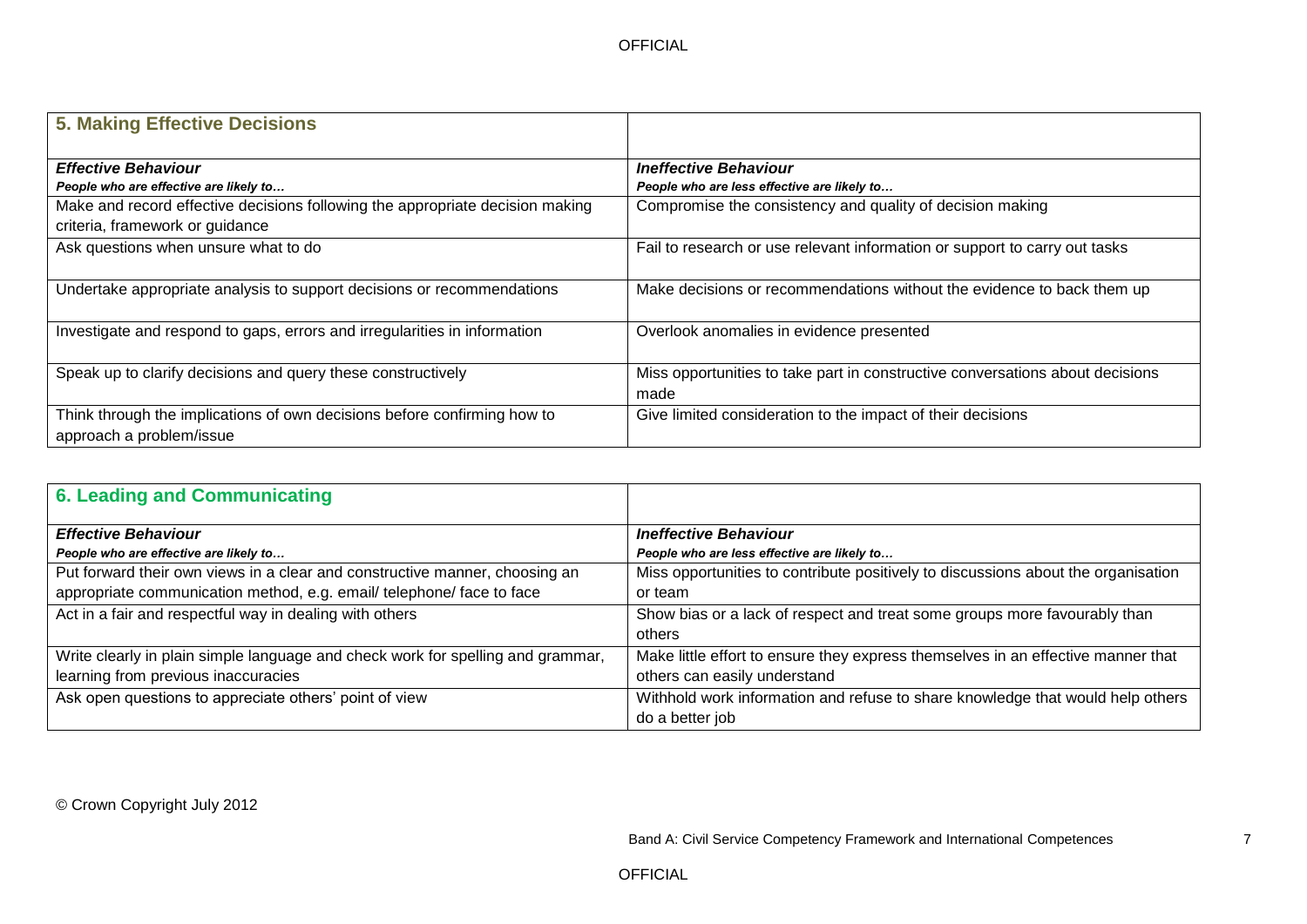| 7. Collaborating and Partnering                                            |                                                                               |
|----------------------------------------------------------------------------|-------------------------------------------------------------------------------|
| <b>Effective Behaviour</b>                                                 | <b>Ineffective Behaviour</b>                                                  |
| People who are effective are likely to                                     | People who are less effective are likely to                                   |
| Proactively contribute to the work of the whole team                       | Focus on own objectives at the expense of supporting colleagues               |
| Get to know fellow team members/colleagues and understand their viewpoints | Is overly critical and blaming of people who have different working styles or |
| and preferences                                                            | development needs                                                             |
| Seek help when needed in order to complete own work effectively            | Miss opportunities to generate better outcomes for the customer through       |
|                                                                            | collaboration with others                                                     |
| Be open to taking on different roles                                       | Assume specific, unvarying role responsibilities                              |
| Try to see issues from others' perspectives and check understanding        | Look at issues from own viewpoint only                                        |
| Listen to the views of others and show sensitivity towards others          | Not treat all colleagues fairly, equitably or with respect                    |

| 8. Building Capability for All                                                    |                                                                                    |
|-----------------------------------------------------------------------------------|------------------------------------------------------------------------------------|
| <b>Effective Behaviour</b>                                                        | <b>Ineffective Behaviour</b>                                                       |
| People who are effective are likely to                                            | People who are less effective are likely to                                        |
| Identify own skills, knowledge and behaviour gaps to inform own development       | Take a passive approach to personal development, mostly relying on others to       |
| plan and discuss these with the line manager                                      | identify learning points or dismissing constructive feedback                       |
| Recognise and take time to achieve own learning and development objectives        | Lack interest in personal development, decline all opportunities to learn e.g.     |
|                                                                                   | through attending programmes or engaging in work-place learning                    |
| Find ways to learn and personally improve in the completion of day-to-day tasks   | Maintain a rigid view of daily tasks, missing opportunities to learn or to improve |
|                                                                                   | how they do things                                                                 |
| Improve own performance by taking on board feedback from colleagues from          | Ignore or undervalue the contributions and views of others from different          |
| different backgrounds                                                             | backgrounds                                                                        |
| Share learning with team and colleagues; contribute to the team's shared learning | Keep knowledge and expertise to themselves rather than share for the benefit of    |
| and understanding                                                                 | the whole team                                                                     |
| React constructively to developmental feedback and make changes as a result       | Do little to follow through on constructive developmental feedback, ignore or      |
|                                                                                   | dismiss its value                                                                  |

© Crown Copyright July 2012

Band A: Civil Service Competency Framework and International Competences 8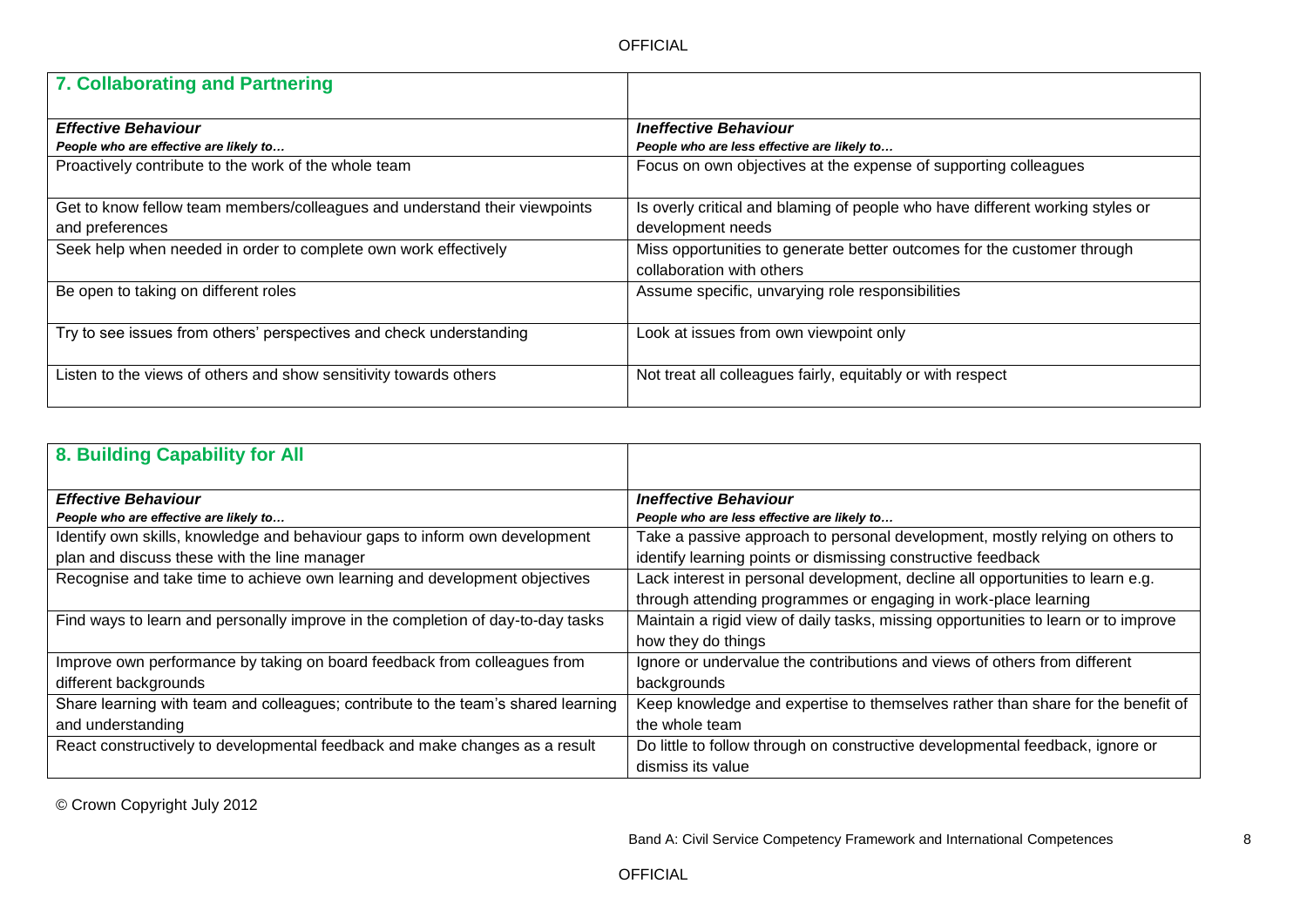OFFICIAL

| 9. Achieving Commercial Outcomes                                                 |                                                                                   |
|----------------------------------------------------------------------------------|-----------------------------------------------------------------------------------|
| <b>Effective Behaviour</b>                                                       | <b>Ineffective Behaviour</b>                                                      |
| People who are effective are likely to                                           | People who are less effective are likely to                                       |
| Understand the relevant terms and conditions, including deliverables of relevant | Demonstrate little understanding of what suppliers are obliged to deliver, how or |
| contracts                                                                        | by when                                                                           |
| Be aware of and comply with Departmental procurement processes and know          | Not recognise or understand Departmental procurement procedures                   |
| when to access commercial expertise                                              |                                                                                   |
| Check suppliers and partners are providing relevant and timely data to monitor   | Allow inaccurate or late records                                                  |
| contracts                                                                        |                                                                                   |
| Learn about customers and suppliers needs                                        | Take no steps to learn who their suppliers and customers are or to understand     |
|                                                                                  | their interests and concerns                                                      |

| <b>10. Delivering Value for Money</b>                                             |                                                                                                                           |
|-----------------------------------------------------------------------------------|---------------------------------------------------------------------------------------------------------------------------|
| <b>Effective Behaviour</b>                                                        | <b>Ineffective Behaviour</b>                                                                                              |
| People who are effective are likely to                                            | People who are less effective are likely to                                                                               |
| Challenge others appropriately where they see wastage                             | Be careless or wasteful with resources or see where resources are being wasted<br>but not raise this with team or manager |
| Be careful with all types of resource (e.g. money, time, materials, fuel, energy) | Frequently choose convenience over cost effectiveness                                                                     |
| that they use                                                                     |                                                                                                                           |
| Keep track of spend and make sure work is approved and signed off as              | Not follow appropriate control or authorisation processes for work, services or                                           |
| necessary                                                                         | resource use                                                                                                              |
| Handle numbers confidently, collate information ensuring accuracy of financial    | Produce inaccurate financial and performance data with errors or omissions                                                |
| and performance data                                                              |                                                                                                                           |
| Maintain recognised financial procedures and practices                            | Cut corners and not keep accurate financial records                                                                       |

© Crown Copyright July 2012